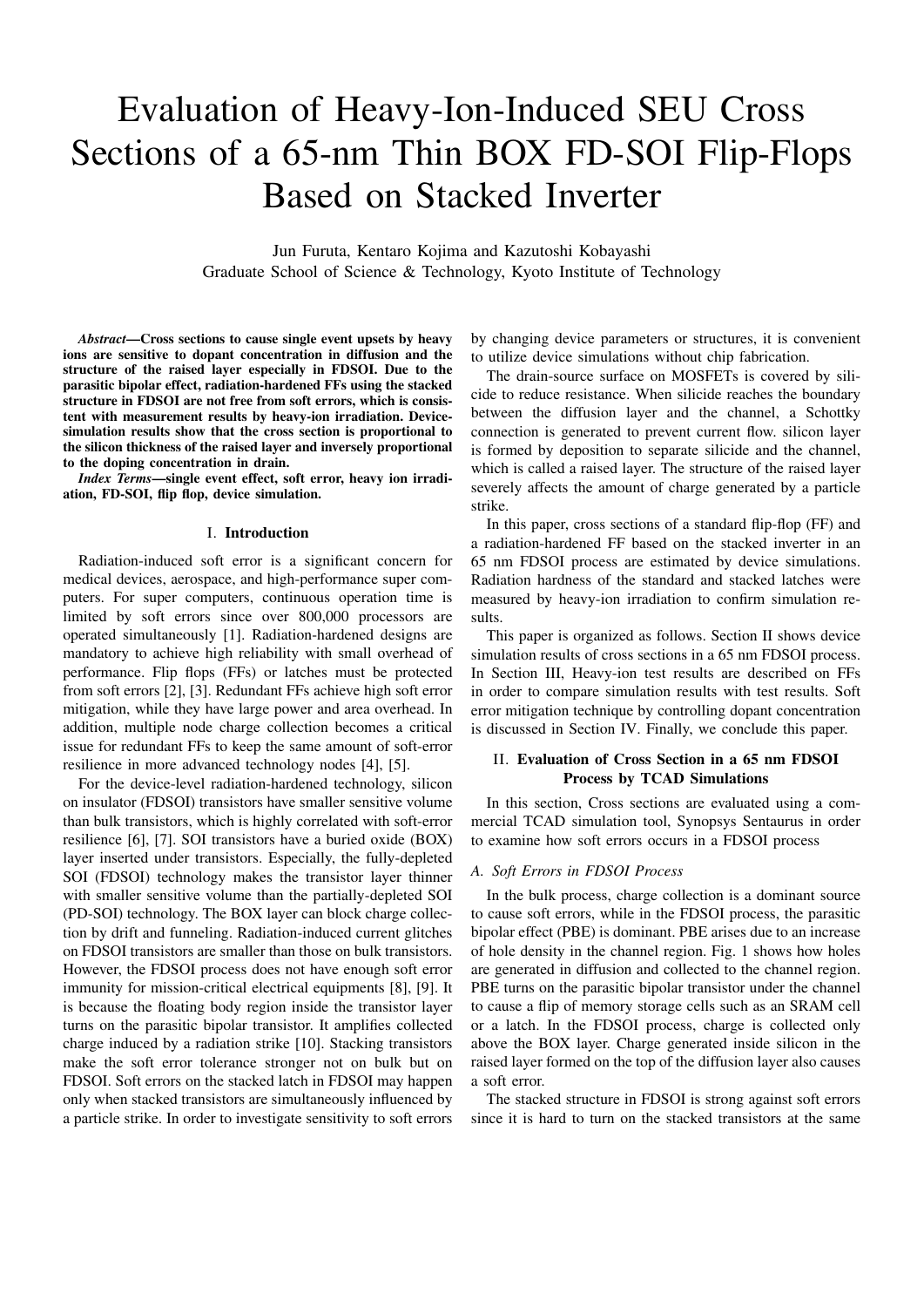

Fig. 1. Holes generated in the diffusion region are collected in the channel region and then drain-body-source parasitic bipolar transistor turns on.

time. However, in bulk charge generated in the body region is collected to both transistors. The stacked structure is not effective to suprress soft errors in bulk.

# *B. Simulation Setup*

Two 3D models for TCAD simulations are constructed to evaluate cross sections of flip-flops in a 65 nm FDSOI. Fig. 2 shows cross-sectional views of the 3D models and the schematic diagrams of a standard clocked latch and a radiation-hard latch used in device- and transistor-level mixedmode simulations. In the standard clocked latch, one of the stacked transistors turns on to keep a stored value, while in the radiation-hard latch both stacked transistors turn off. The radiation-hard latch consists of two stacked inverters. The stacked structure drastically suppresses PBE caused by a radiation strike [11].

A normal-incident heavy ion with linear energy transfer (LET) of 15.7 MeV-cm<sup>2</sup>/mg strikes the 3D-model transistor. Heavy ion strikes are modeled as a Gaussian distribution along the ion track. The track radius is set to 20 or 40 nm. Heavy ions are irradiated on a standard latch and a radiation-hardened latch with the stacked structure in a 65 nm FDSOI process.

In order to evaluate cross sections, heavy ions are irradiated every 20 or 40 nm grid as shown in Fig. 3. The shape and area of cross sections are obtained from each ion strike as same as the heavy-ion microbeam test [12].

## *C. Simulation Results*

Figure 4 shows cross sections caused by a heavy ion with LET of 15.7 MeV-cm<sup>2</sup>/mg. The cross section of the standard latch covers the channel region and almost the entire drain region. Single event upsets (SEUs) also arise in the stacked latch even when heavy ions strike from the normal incidence. It is hard for particles from the normal incident to generate charge that affect both stacked transistors. Thus the cross section in the stacked latch is mainly in the diffusion region between two stacked transistors and does not fully cover the channel region.

In order to consider the error mechanism in the FDSOI process, hole density generated by a heavy ion strike is examined through device simulations. Generated holes elevate well potential and then turn on the parasitic bipolar transistor. Fig. 5 shows transient hole density in the body layer of the stacked latch after a heavy ion strike. At 0 ps, a heavy ion



(b) radiation hardened latch with stacked structure

Fig. 2. Schematic diagrams with the cross-sectional view of 3D models used for mixed-mode simulations. (a) Standard clocked latch, (b) Radiation-hard stacked latch.



Fig. 3. Simulation setup to evaluate cross sections induced by a heavy ion with LET of 15.7 MeV-cm<sup>2</sup>/mg. Radiation particles strike at the blue dots.

incidents at the center of the two stacked NMOS transistors. As can be seen from the figure, most holes stay within 0.1  $\mu$ m from the incident point at 10 ps. Holes are diffused to the channel regions in 30 ps and 50 ps. In either state, generated holes are diffused to the channel region. The distribution of generated holes is extremely low below the channel region. Generated holes diffuse to the channel region and both of the parasitic bipolar transistors simultaneously turn on. As a result, a stored value can be flipped. These simulation results show that hole diffusion in the drain region affects the soft error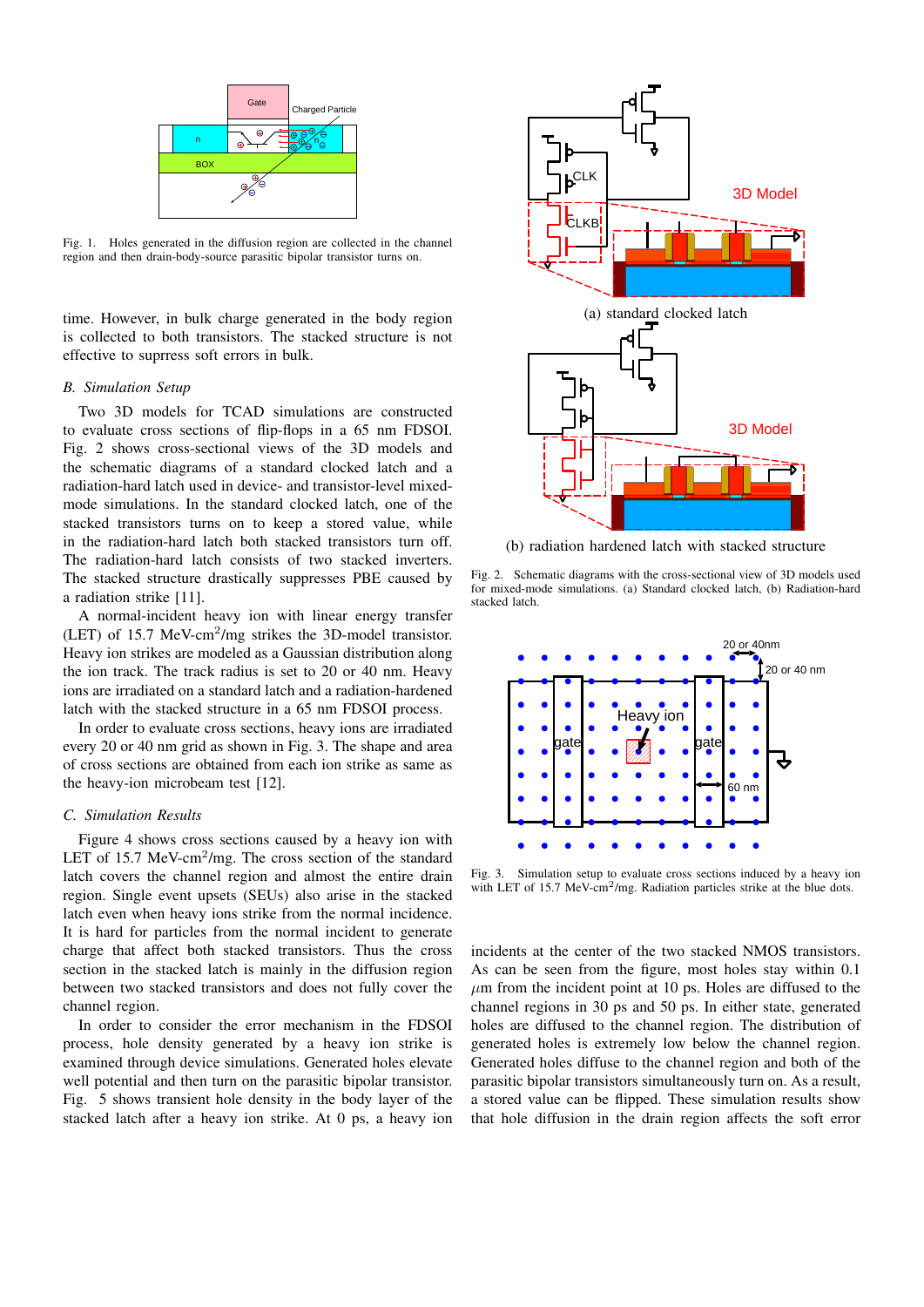

Fig. 4. Shape of cross sections in (a) standard latch and (b) stacked latch by heavy ions with LET of 15.7 MeV-cm<sup>2</sup>/mg.



Fig. 5. Simulated transient distribution of holes in the body layer of stacked latch when a heavy ion with LET of 15.7 MeV-cm<sup>2</sup>/mg hit at the center of the stacked transistors at 0 ps.

immunity in the FDSOI process.

# III. Soft Error Rates on FDSOI Process by Heavy Ion **Test**

Soft error rates (SERs) of the standard FF and the radiationhardened FF with the stack structure were measured to obtain their cross sections from accelerated tests and to compare simulation results with measured ones.



Fig. 6. Schematic diagram of a standard transmission gate FF (TGFF).



Fig. 7. Schematic diagram of the adaptive-coupling FF with stacked structure.

TABLE I SPECIFICATIONS OF HEAVY IONS AT QST.

| Ion                       | Energy [MeV] | LET [MeV-cm <sup>2</sup> /mg] | Range $[\mu m]$ |
|---------------------------|--------------|-------------------------------|-----------------|
| $^{20}Ne^{4+}$            |              | 6.5                           |                 |
| $^{40}$ A r <sup>8+</sup> | 150          | 15.8                          | 36.             |
|                           |              | 40.1                          |                 |

## *A. Test Chip Structure*

To measure SERs by heavy ion tests, we implemented the standard transmission gate FF (TGFF) and the adaptivecoupling FF (ACFF) with the stacked structure named AC SS FF [13]. Figures 6 and 7 show the schematic diagrams of TGFF and AC SS FF, respectively. Slave latches of AC SS FF are constructed by two stacked inverters. Test chips were fabricated in a 65 nm thin BOX FDSOI process. The test chip includes 23,976 TGFFs and 41,760 AC SS FF. The thicknesses of the BOX layer and body layer are 10 and 12 nm respectively.

#### *B. Experimental Setup and Results*

Heavy-ion tests were carried out at National Institutes for Quantum and Radiological Science and Technology (QST), JAPAN. All TGFFs and AC SS FFs are at a static condition and supply voltage is fixed to 0.8 V. Ne, Ar and Kr ions hit to the chip from the normal angle. Table I shows the specification of heayvy ions at QST.

Figure 8 shows the experimental results of cross sections by LET when all FFs stored 0 and the clock signal was fixed to 0. The cross section of AC SS FF is smaller than that of TGFF. However, there are still some SEUs in AC\_SS FF with the stacked structure, which is consistent with the simulation results.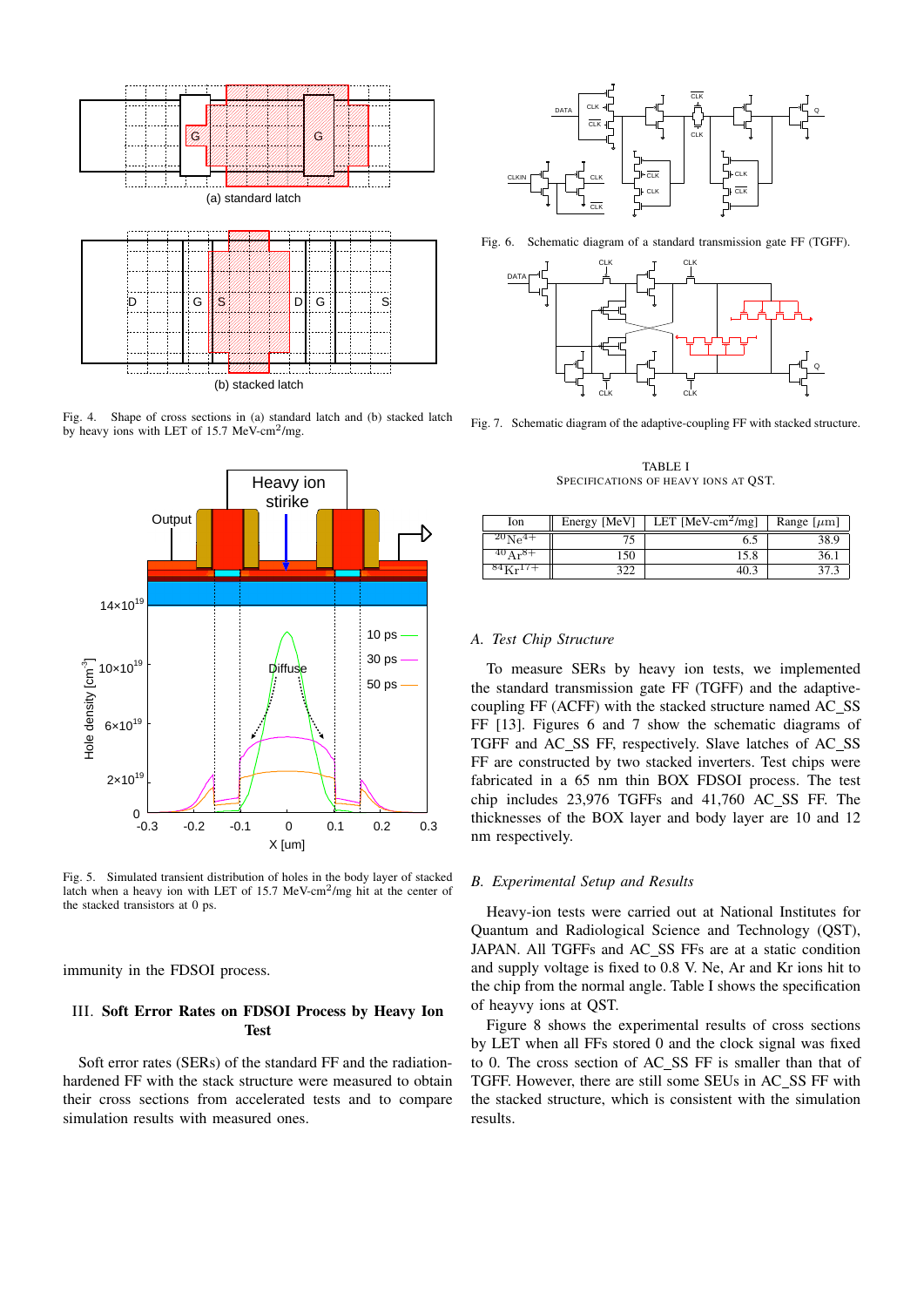

Fig. 8. Experimental results of cross sections of TGFF and AC SS FF according to LET.



Fig. 9. Structure of raised layer, definition of thickness of silicon  $(T<sub>S</sub>)$  and thickness of nickel silicide  $(T_N)$ .

# IV. Efficient Soft-Error Mitigation Technique for FDSOI Processes

In this section, we discuss how to enhance soft errors immunity for FDSOI using the stacked structure by optimizing the fabrication process.

In FDSOI, soft errors are caused by hole diffusion on the drain region and PBE as already mentioned in Sect. II. To enhance soft error immunity, dopant concentration in the diffusion region is a key parameter. Deeper concentration accelerates the auger recombination that promotes carrier disappearance. The probability of the auger recombination  $(R_{\text{Aug}})$  depends on the carrier density from Eq. (1).

$$
R_{\text{Aug}} = \begin{cases} \begin{array}{c} \mathbf{B}n^2p & (n > p) \\ \mathbf{B}p^2n & (p > n) \end{array} \end{cases} \tag{1}
$$

B is the Auger coefficient, *n* is carrier density of electrons, and *p* is carrier density of holes. Hole disappear before it reaches the channel region, which improves the soft error resilience. The shape of the raised layer also affects the resilience. The raised layer is composed of silicon and silicide. Figure 9 shows a cross-sectional view. The thickness of silicon and silicide are defined as  $T<sub>S</sub>$  and  $T<sub>N</sub>$ . In FDSOI, charge generated at above of the BOX layer becomes a source to cause a soft error. Thinning silicon in the raised layer lowers the amount of generated charge.

We assume that nickel silicide is used as silicide,  $T_N = 5$ nm and  $T<sub>S</sub>$  is changed from 50, 60, and 70 nm.

TABLE II CROSS SECTIONS OF THE STANDARD LATCH ACCORDING TO DOPING CONCENTRATION AND THE THICKNESS OF SILICON IN THE RAISED LAYER.

| Doping concentration | Cross Section $\lceil$ cm <sup>2</sup> /ion] |                        |                      |  |
|----------------------|----------------------------------------------|------------------------|----------------------|--|
| $\mathrm{cm}^{-3}$ ] | $T_{\rm S}$ = 50 nm                          | $T_S = 60$ nm          | $T_S = 70$ nm        |  |
| $1 \times 10^{20}$   | $5.44 \times 10^{-10}$                       | $5.76 \times 10^{-10}$ | $6.72\times10^{-10}$ |  |
| $3\times10^{20}$     | $5.76 \times 10^{-10}$                       |                        |                      |  |
| $5 \times 10^{20}$   | $5.44 \times 10^{-10}$                       |                        |                      |  |



Fig. 10. Simulation results of cross sections of the standard latch according to doping concentration on the drain regions when  $T<sub>S</sub> = 50$  nm.



Fig. 11. Simulation results of cross sections of the standard latch according to the  $T_S$  on the drain regions when doping concentration in diffusion is 1  $\times$ 1020cm*−*<sup>3</sup> .

## *A. Error Resilience on Standard Latch*

Figure 10 shows the cross sections when the dopant concentration in the diffusion layer is changed from 1*×*10<sup>20</sup> cm*−*<sup>3</sup> to  $5 \times 10^{20}$  cm<sup>−3</sup> when  $T_S = 50$  nm. The cross sections are not influenced by the dopant concentration.

Figure 11 shows the cross sections by changing the thickness of silicon in the raised layer from  $T<sub>S</sub> = 70$  to 50 nm with the dopant concentration of 1*×*10<sup>20</sup> cm*−*<sup>3</sup> . The cross section when  $T_S = 50$  nm is 19.0% smaller than that when  $T_S = 70$ nm. The thickness of the silicon layer impacts the soft error tolerance, while doping concentration in diffusion does not affect it.

# *B. Results of Stacked Latch*

Figure 12 and Table III show device simulation results of cross sections. The condition is same as the standard latch. For the stacked structure, the cross section becomes small by increasing doping concentration from  $1 \times 10^{20}$  cm<sup>-3</sup> to <sup>5</sup>*×*10<sup>20</sup> cm*−*<sup>3</sup> .

At  $T_S$  = 50 nm, the cross section changges from  $0.44 \times 10^{-10}$  cm<sup>2</sup>/ion to 0 cm<sup>2</sup>/ion. At  $T_s = 60$  nm and 70 nm, the cross section decreases by 51.7% and by 47.1% respectively. When  $T_N$  was changed from 70 nm to 50 nm, the  $C_{gg}$ - $V_{gs}$  curve is changed within 5%, and the  $I_{ds}$ - $V_{gs}$  curve is changed within 0.4%. When the doping concentration of the diffusion layer is changed from  $1 \times 10^{20}$  cm<sup>-3</sup> to  $5 \times 10^{20}$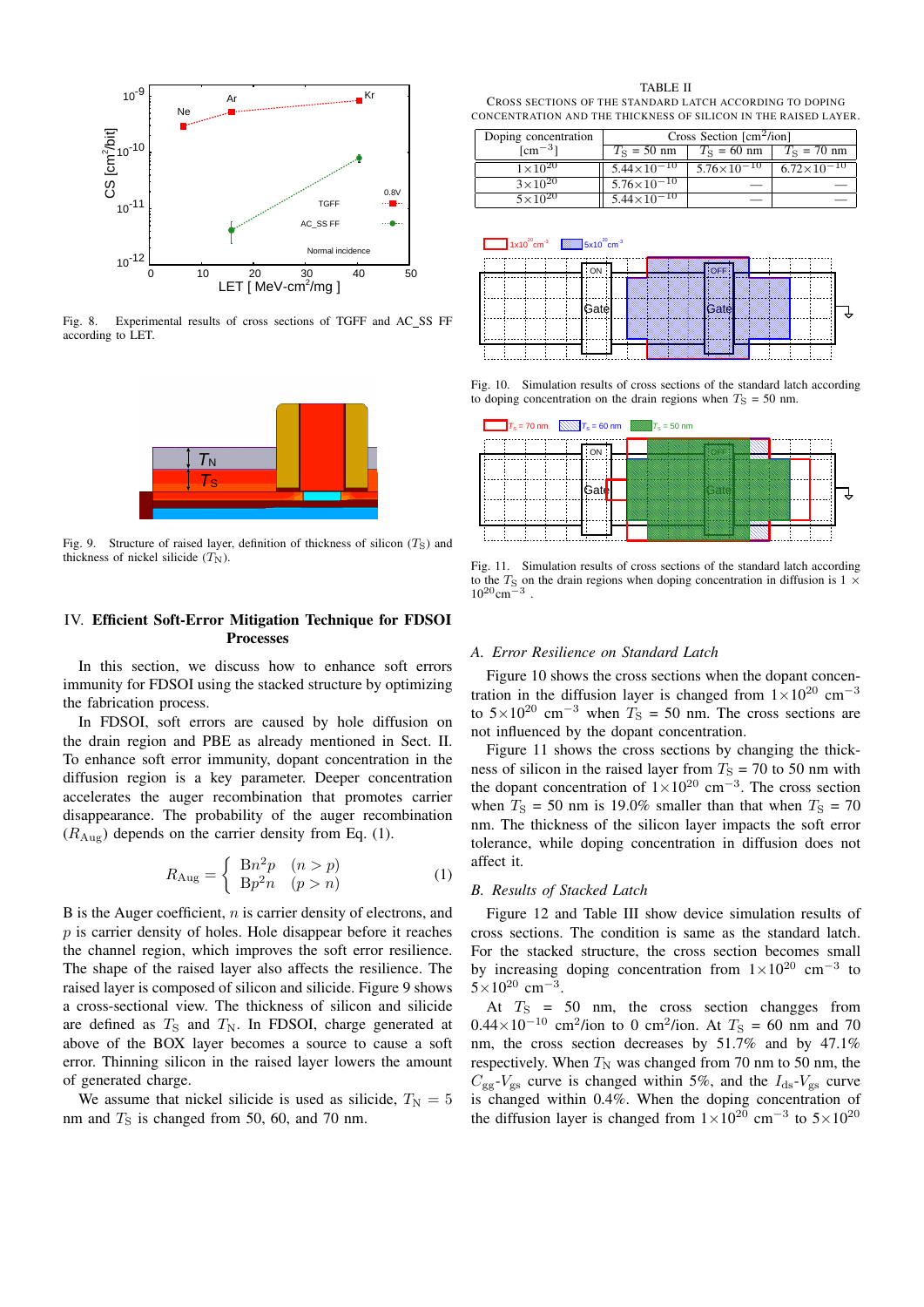TABLE III CROSS SECTIONS OF THE STACKED LATCH ACCORDING TO DOPING CONCENTRATION AND THE THICKNESS OF SILICON IN THE RAISED LAYER

| Doping concentration | Cross Section $[cm^2/ion]$ |                        |                        |  |
|----------------------|----------------------------|------------------------|------------------------|--|
| $\mathrm{cm}^{-3}$   | $T_{\rm S}$ = 50 nm        | $T_S = 60$ nm          | $T_s = 70$ nm          |  |
| $1 \times 10^{20}$   | $0.44\times10^{-10}$       | $1.16\times10^{-10}$   | $1.36 \times 10^{-10}$ |  |
| $3 \times 10^{20}$   | $0.28\times10^{-10}$       | $0.56 \times 10^{-10}$ | $1.36 \times 10^{-10}$ |  |
| $5 \times 10^{20}$   |                            | $0.56\times10^{-10}$   | $0.72\times10^{-10}$   |  |



Fig. 12. Simulation results of cross sections according to the impurity density on the drain regions thickness silicon in raised layer .

cm<sup>−3</sup>, the  $C_{gg}$ - $V_{gs}$  curve is changed within 2%, but the *I*<sub>ds</sub>-*V*gs curve does not change. Simulation results show that the stacked structure with 5*×*10<sup>20</sup> cm*−*<sup>3</sup> doping concentration in the diffusion region decreases soft error rates by 47% or more with almost similar transistor performance with  $1 \times 10^{20}$ cm*−*<sup>3</sup> . The soft error rate of the stacked latch is much more influenced by doping concentration than that of the standard latch. Unlike the standard latch, both of doping concentration and the silicon thickness in the raised layer greatly affect the soft error tolerance in the stacked structure.

# V. Conclusion

Cross sections of a standard flip-flop (FF) and a radiationhardened FF with the stacked structure in a 65 nm FDSOI process were investigated by device simulations according to process recipes such as dopant concentration and the structure of the raised layer above drain and source terminals. The BOX layer prevents generated carriers in substrate being collected to transistors. The stacked FF is relatively strong against soft errors because is hard to simultaneously turn on two stacked transistors by a particle strike. But the simulation results reveal that it is possible to turn on both of stacked transistors by a heavy-ion strike in the FDSOI process. It is because heavyion-induced holes in drain region are collected to channel by diffusion and then the parasitic bipolar transistor between drain and source turns on by collected holes.

For the stacked structure soft error rates becomes small by increasing doping concentration in the drain regions for the FDSOI process. By increasing doping concentration, generated carriers remain in drain and the parasitic bipolar effect (PBE) is suppressed. PBE is also suppressed by decreasing the silicon thickness of the raised layer. The silicon portion in the raised layer disturbs carrier transportation. Thus the raised layer must be carefully designed considering the soft error resilience. The doping concentration and the raised layer are two key parameters to control the amount of charge generated through a particle hit in FDSOI. Simulation results show the cross section of the stacked FF is reduced to over 47.1% when doping concentration in drain regions is increased from <sup>1</sup>*×*10<sup>20</sup> cm*−*<sup>3</sup> to 5*×*10<sup>20</sup> cm*−*<sup>3</sup> .

# ACKNOWLEDGMENT

This work was performed under the Shared Use Program of JAEA Facilities. This work is partly supported by JSPS KAKENHI Grant Number JP17K14667 and the Program on Open Innovation Platform with Enterprises, Research Institute and Academia (OPERA) from Japan Science and Technology Agency (JST). The VLSI chip in this study was fabricated under the chip fabrication program of the VLSI Design and Education Center (VDEC), the University of Tokyo in collaboration with Renesas Electronics Corporation, Cadence Corporation, Synopsys Corporation, and Mentor Graphics Corporation.

# **REFERENCES**

- [1] H. Miyazaki, Y. Kusano, H. Okano, T. Nakada, K. Seki, T. Shimizu, N. Shinjo, F. Shoji, A. Uno, and M. Kurokawa, "K computer: 8.162 PetaFLOPS massively parallel scalar supercomputer built with over 548k cores," in *IEEE Int. Solid-State Circuits Conf. (ISSCC)*, Feb. 2012, pp. 192–194.
- [2] D. Krueger, E. Francom, and J. Langsdorf, "Circuit design for voltage scaling and SER immunity on a quad-core itanium processor," in *Int. Solid-State Circuits Conf.*, Feb. 2008, pp. 94–95.
- [3] S. Mitra, M. Zhang, S. Waqas, N. Seifert, B. Gill, and K.S. Kim, "Combinational logic soft error correction," in *IEEE Int. Test Conf.*, Oct. 2006, pp.  $1 - 9$ .
- [4] N. Seifert, B. Gill, K. Foley, and P. Relangi, "Multi-cell upset probabilities of 45nm high-k + metal gate SRAM devices in terrestrial and space environments," in *IEEE Int. Rel. Physics Symp.*, 2008, pp. 181–186.